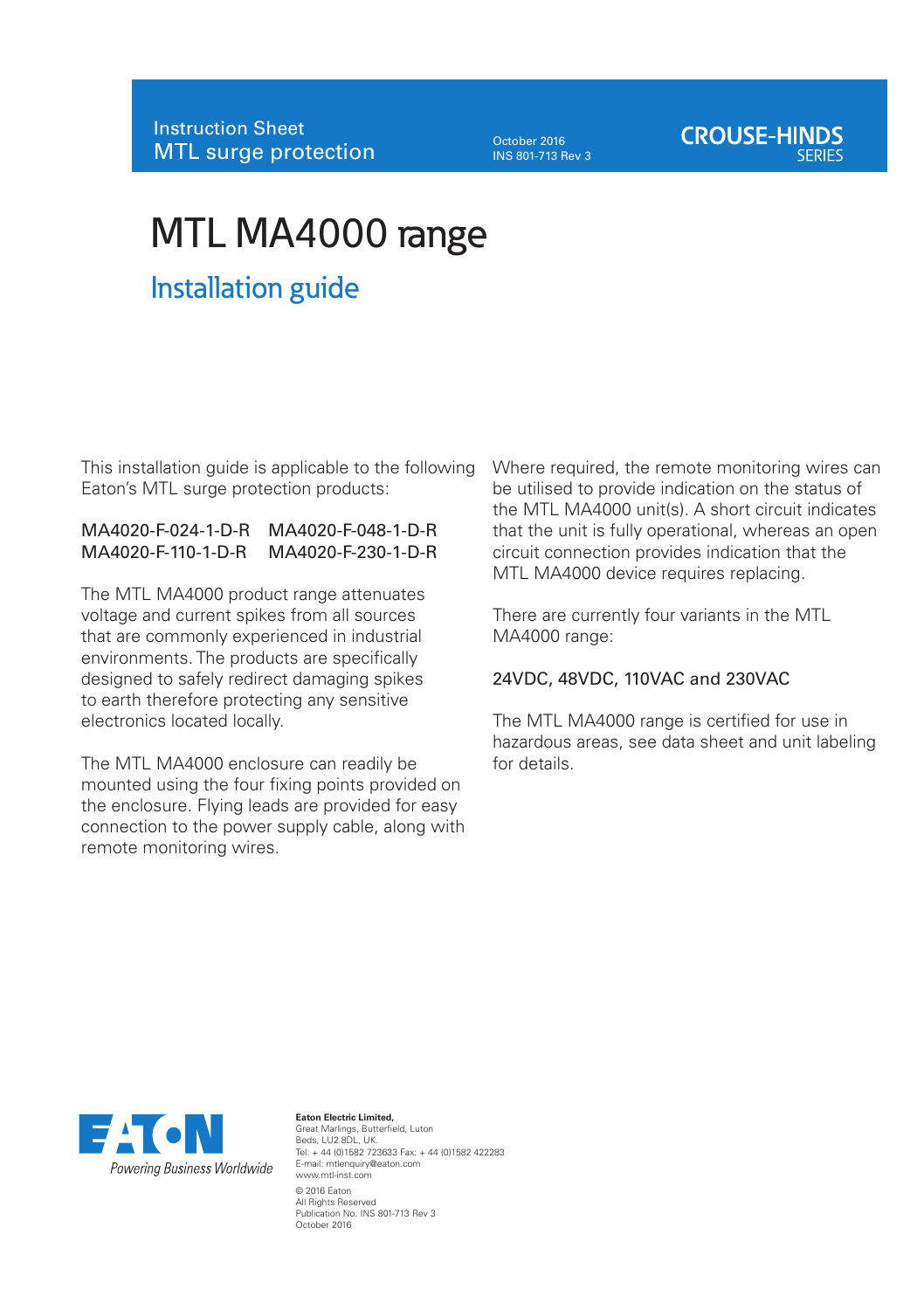# **SPECIAL CONDITIONS OF USE**



#### **WARNING!**

These devices must be installed by competent, authorised personnel. Isolate circuit before connecting/disconnecting AC/DC power source.

#### **WARNING!**

The flying leads must be suitably protected against mechanical damage and terminated in a suitable facility for the utilised protection concept.



#### **WARNING!**

#### **ELECTROSTATIC HAZARD**

Do not rub with a dry cloth or clean with solvents.

#### **IMPORTANT**

The MTL MA4000 range of products are factory-sealed.

### **Positioning**

The MTL MA4000 range should be mounted close to the equipment it is protecting. It should be bonded directly to the equipment with as short a length of cable as possible.

# **Connecting**

Avoid large loops and sharp bends in the wire. Cut the wire as short as possible when connecting the MA4000 and connect the wires in the following table and Figure 1.

|              | <b>AC</b> power<br>applications | DC power<br>applications |  |
|--------------|---------------------------------|--------------------------|--|
| Brown        | Live                            | + power supply           |  |
| Blue         | Neutral                         | - power supply           |  |
| Green/Yellow | Earth                           | Earth                    |  |
| <b>Black</b> | Monitoring 1                    | Monitoring 1             |  |
| Black        | Monitoring 2                    | Monitoring 2             |  |



# **Mounting**

The MTL MA4000 range should ideally be mounted using the four holes provided and with the cable exiting from the bottom, see Figure 2.

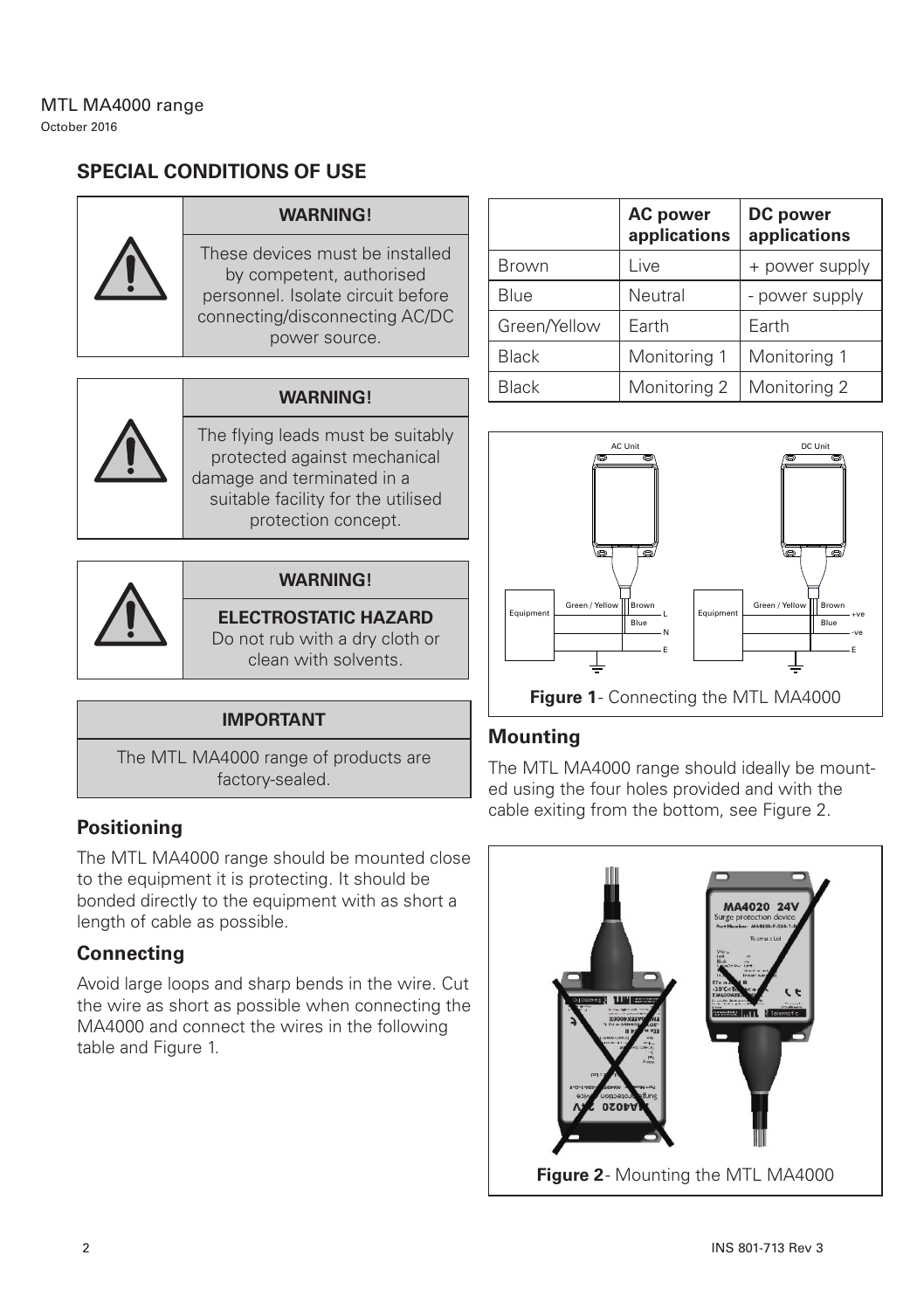#### MTL MA4000 range October 2016

# **DIMENSIONS**



# **SPECIFICATION**

| Model No.          | Weight   | <b>Supply voltage</b> | Line frequency | Leakage current |
|--------------------|----------|-----------------------|----------------|-----------------|
| MA4020-F-024-1-D-R | $1.6$ Kg | 24VDC                 | DC             | 0.3mA           |
| MA4020-F-048-1-D-R | $1.6$ Kg | 48VDC                 | DC             | 0.3mA           |
| MA4020-F-110-1-D-R | $1.6$ Kg | 110VAC                | DC to 60Hz     | 0.3mA           |
| MA4020-F-230-1-D-R | $1.6$ Kg | 230VAC                | DC to 60Hz     | 0.3mA           |

# **Temperature range**

 $-30^{\circ}$ C to  $+60^{\circ}$ C

# **Certification**

ATEX: MTL02ATEX4020X  $\langle \overline{\epsilon_x} \rangle$  II 3G Ex nA IIC T4 Gb

The cables should be adequately protected according to the protection concept utilised.

### **Fusing**

Although the MTL MA4000 range have temperature protection devices fitted it is important that external fusing is fitted to interrupt the maximum fault current which the supply can deliver under fault conditions. The chosen fuse should be of a HBC (high breaking capacity) or HRC (high rupture capacity) type.

# **Remote monitoring wires**

Remote monitoring wires are provided as an optional way of identifying / determining the status of the MA4000 unit. These wires have a closed contact which will open to indicate that the protection provided by the MA4000 unit is no longer present. The remote monitoring lines should be fused using a 250VAC, 2A rated fuse to protect the remote contact inside the unit.

#### **Maintenance**

This product is not a repairable unit, if the product fails it must be replaced.

The MA4000 unit requires no maintenance as there are no user-serviceable parts. However, where the remote monitoring wires are not being fully utilised, a maintenance plan may be advisable to check the status of the protectors.